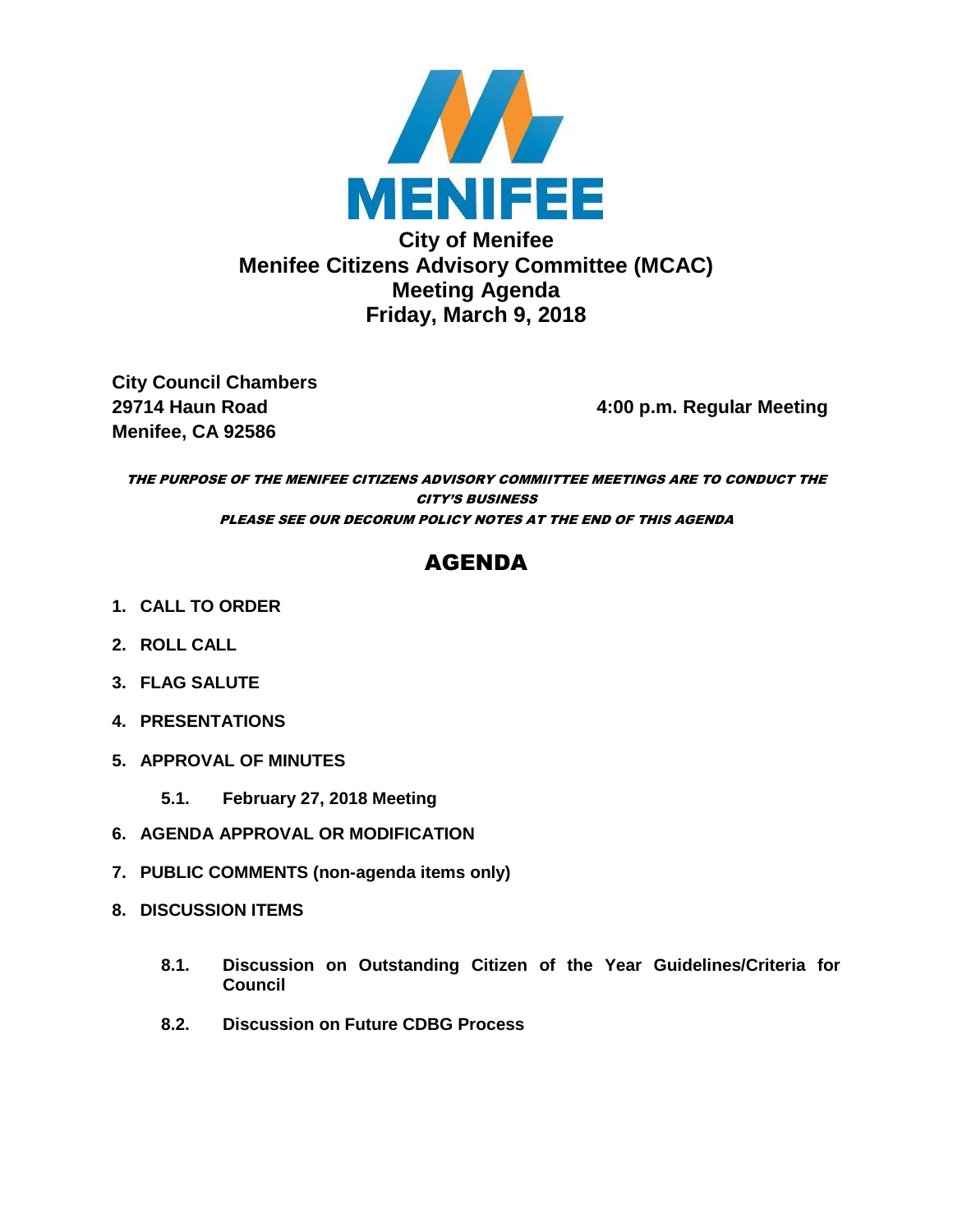### **9. FINANCE DIRECTOR COMMENTS**

#### **10. COMMITTEE MEMBER REPORTS ON COMMITTEE ACTIVITIES**

#### **11. FUTURE AGENDA REQUESTS FROM COMMITTEE MEMBERS**

#### **12. ADJOURNMENT**

#### *Decorum Policy Notes*

#### *Please use a speaker request form when you wish to address the Committee*

*The Committee anticipates and encourages public participation at its Committee meeting, both on agenda items and during the public comments period. Please use respect by not having your cell phones on, refrain from talking in the audience or outbursts that may be disruptive. While we encourage participation, we ask there be a mutual respect for the proceedings.*

#### *Staff Reports*

*Materials related to an item on this Agenda, including those submitted to the Committee after distribution of the agenda packet, and are available for public inspection by contacting Edna I. Lebrón, Sr. Management Analyst, at (951) 723-3713 during normal business hours.* 

#### *Compliance with the Americans with Disabilities Act*

*If you need special assistance to participate in this meeting, you should contact Edna I. Lebrón, Sr. Management Analyst, at (951) 723-3713. Notification 72 hours prior to the meeting will enable the City to make reasonable arrangements to assure accessibility to this meeting.*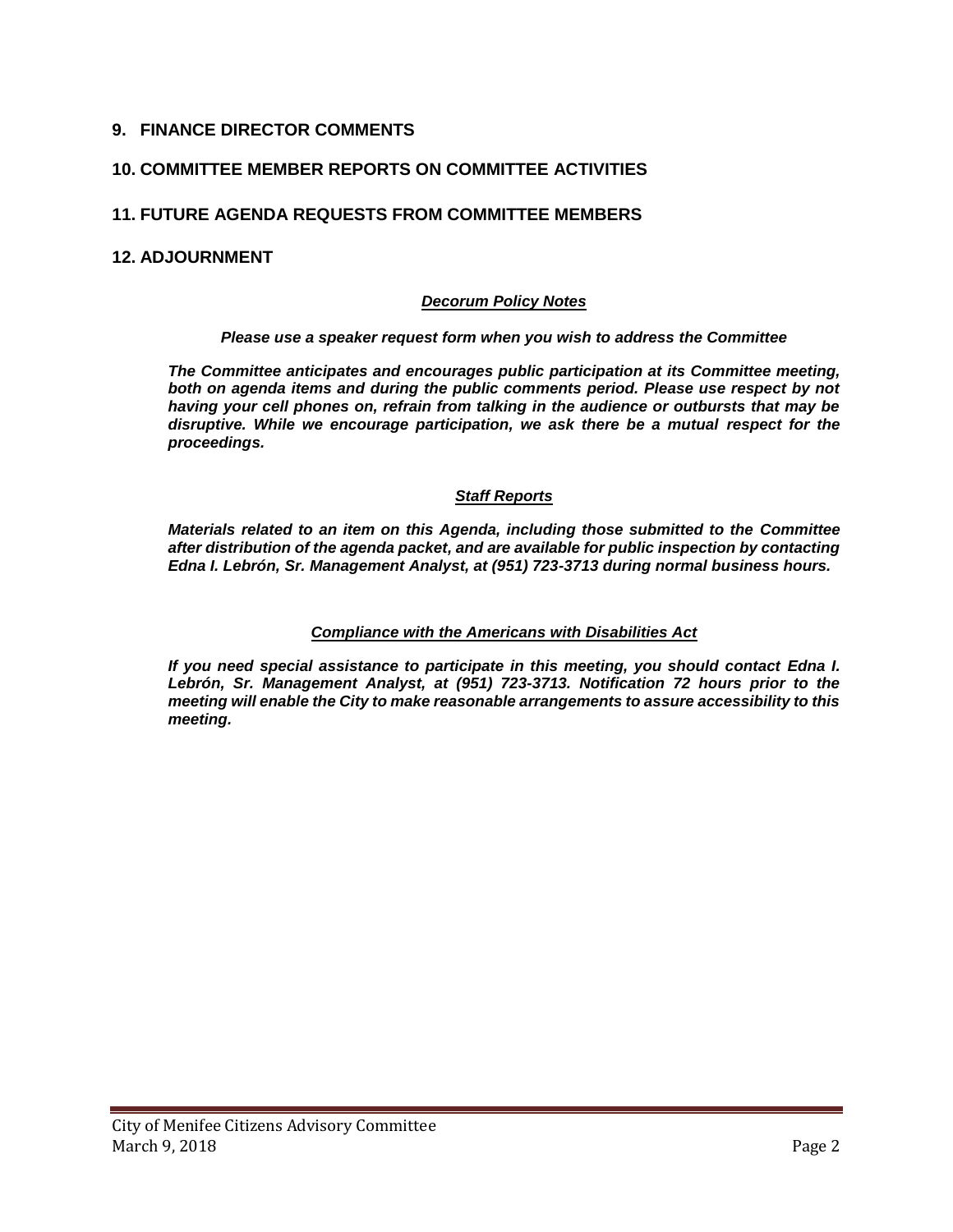### **City of Menifee Menifee Citizens Advisory Committee (MCAC) Regular Meeting Minutes February 27, 2018**

### **1. CALL TO ORDER**

Committee Chair Gloria Sanchez called the meeting to order at 6:02 PM.

### **2. ROLL CALL**

Present were: Committee Chair Gloria Sanchez, Committee Vice-Chair Marty Rosen, Committee member Altie Holcomb, Committee member Earl Phillips, Committee member Alexandra Siez, (Committee member Chris Thomas arrived at 6:11PM), Committee member Tabitha Tusant, Committee member Ken Woytek and Senior Management Analyst, Edna I. Lebrón.

### **3. FLAG SALUTE**

Led by Altie Holcomb

# **4. PRESENTATIONS**

None

### **5. APPROVAL OF MINUTES**

Minutes for the meeting of February 13, 2018 were approved by all members.

### **6. AGENDA APPROVAL OR MODIFICATION**

As posted.

### **7. PUBLIC COMMENTS (non-agenda items only)**

None

### **8. DISCUSSION ITEMS**

- **8.1. Discussion of Upcoming CDBG 2017/2018 Public Services Application Review and Recommendations to Council**
	- $\triangleright$  Review and discuss funding recommendations for upcoming Program Year 2017/18 Community Development Block Grant (CDBG) Public Services Projects/Activities.

Presentations were given by the following organizations:

Assistance League of Temecula Valley – Operation School Bell Program Boys & Girls Club of Menifee Valley – Before and After School Program City of Menifee Community Services Department – Scholarship Program Family Services Association – Senior Nutrition Program Habitat for Humanity – A Brush for Kindness Program Leading Edge Education Foundation – Coaching/Mentoring & Job Readiness Programs Menifee Valley Community Cupboard – Emergency Food Distribution Program

Committee members reviewed and discussed public services applications, and provided funding recommendations to: